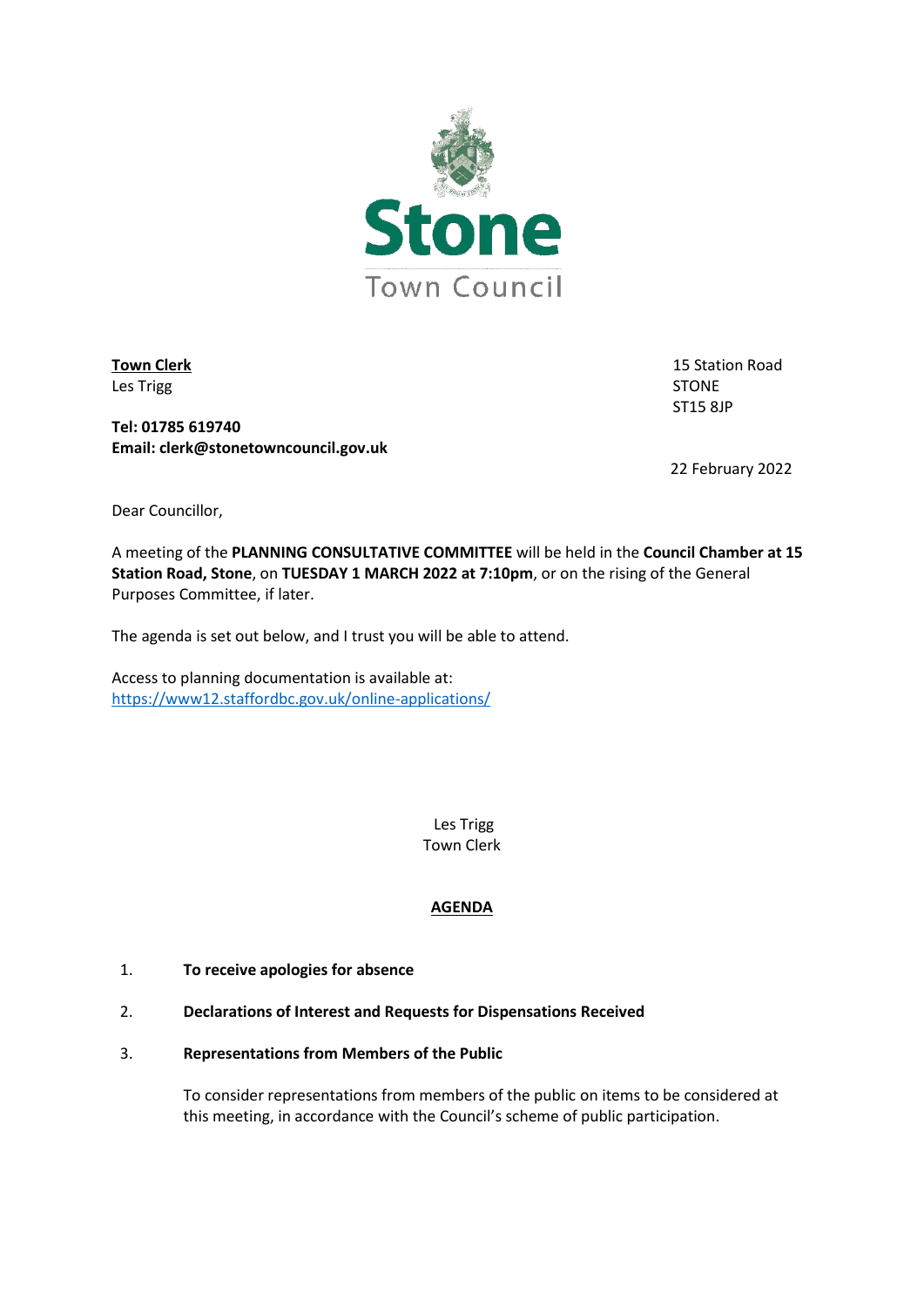# 4. **Minutes of Previous Meeting**

- a) To confirm as a correct record the minutes of the meeting of the Planning Consultative Committee, held on 8 February 2022, Minute Numbers PC22/043 – PC22/048
- 5. **To consider the following applications for planning approval and to agree observations thereon for submission to Stafford Borough Council and Staffordshire County Council:**

**Application Number** – 21/35243/HOU **Applicant** – Mrs G. Banks **Location** – 30 St Michael's Mount, Stone **Development** – Demolition of existing garage. New single and two storey side and rear extension with internal alterations

6. **Applications included within the Borough Council's weekly list that have not yet been received by the Town Council (NOTE: these items will be withdrawn if the application has not been received by the day of the meeting)**

None

# 7. **To note the following items considered under delegated powers:**

**Application Number** – 21/34625/HOU **Applicant** – Mr & Mrs P. Rotchell **Location** – 9 Saxifrage Drive, Stone **Development** – Demolition of an existing conservatory and the construction in its place of a two-storey rear extension to form a larger kitchen and family area on the ground floor with bedroom extension on the first floor

**Observations:** No objections

Members of the public are welcome to attend the Planning Consultative Committee meeting as observers and/or to make representations to the committee in accordance with the Council's scheme of public participation. Details of this scheme are displayed in the Council's notice boards and website.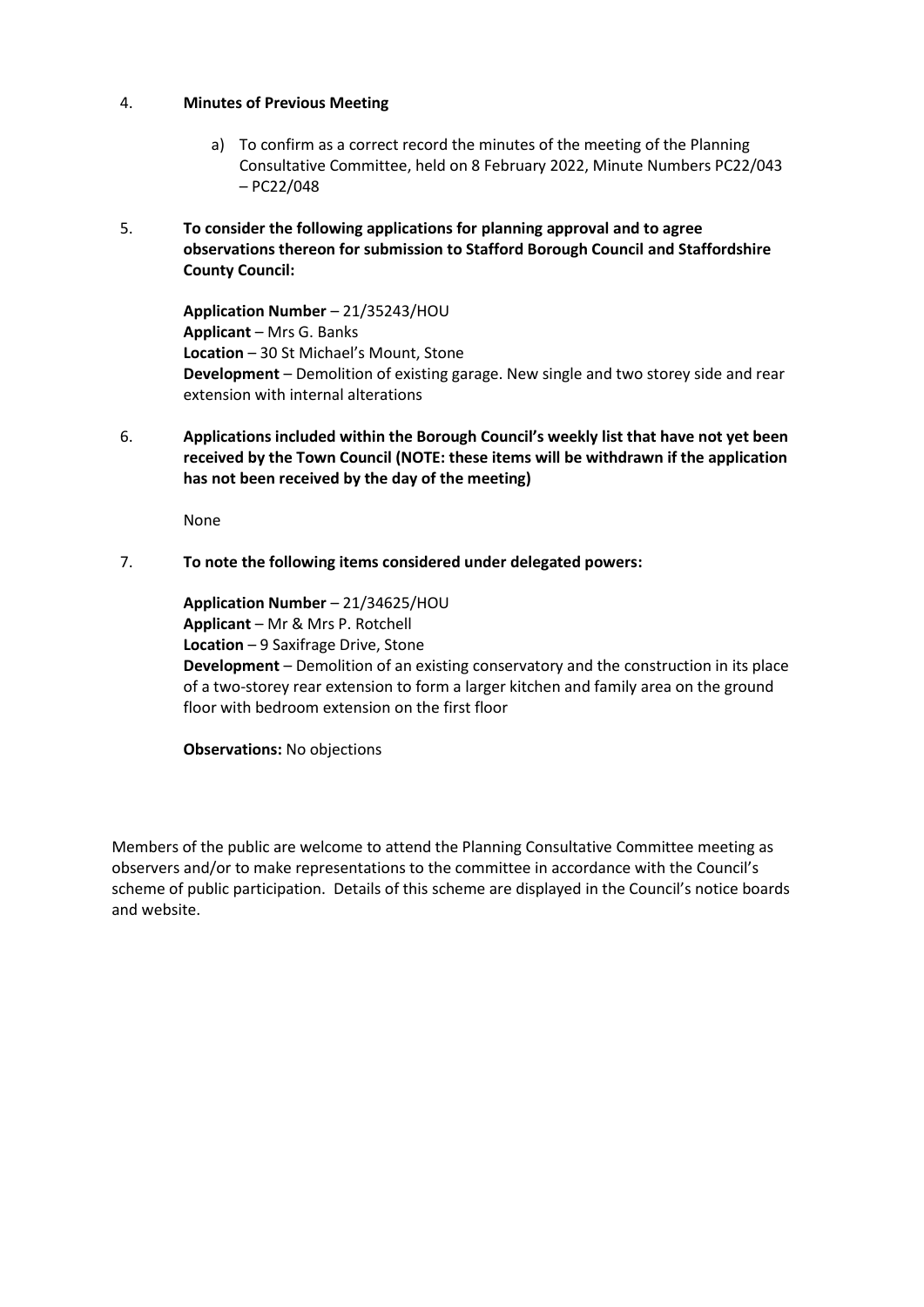# **Stone Town Council – Planning Consultative Committee**

# **Minutes of the meeting held in the Council Chamber at 15 Station Road, Stone, on Tuesday 8 February 2022**

**PRESENT:** Councillor T. Kelt in the Chair, and Councillors: K. Argyle, A. Best, Mrs A. Burgess, J. Davies, Mrs K. Dawson, Mrs L. Davies, I. Fordham, M. Hatton, Mrs J. Hood, R. Kenney, J. Powell, R. Townsend and C. Thornicroft

Officers: L. Trigg

**ABSENT:** Councillors: M. Green, J. Hickling, P. Leason, and S. Walley

#### **PC22/043 Apologies**

Apologies were received from Councillors: M. Green and S. Walley

#### **PC22/044 Declarations of Interest and Requests for Dispensations**

Councillor Mrs Hood confirmed that, as a member of Stafford Borough Council's Planning Committee, she would not be commenting or voting on the planning applications listed on the agenda.

Councillor Fordham stated that he would not be speaking or voting on application 21/34251/FUL (amended plans), as he had called it in as a Borough Council member.

## **PC22/045 Representations from Members of the Public**

None received

#### **PC22/046 Minutes**

RESOLVED:

That the minutes of the Planning Consultative Committee meeting held on 4 January 2022 (Minute Numbers PC22/037 – PC22/042), be approved as a correct record.

## **PC22/047 Planning Applications**

**Application Number** – 21/35051/HOU **Applicant** – Mr Ayman Alhanouti **Location** – Almeria, Walton Way, Stone **Development** – The application site is currently a bungalows detached house with a front and back/side garden, from the front of Walton Way, Stone. The application for full planning permission to rear extensions bungalows detached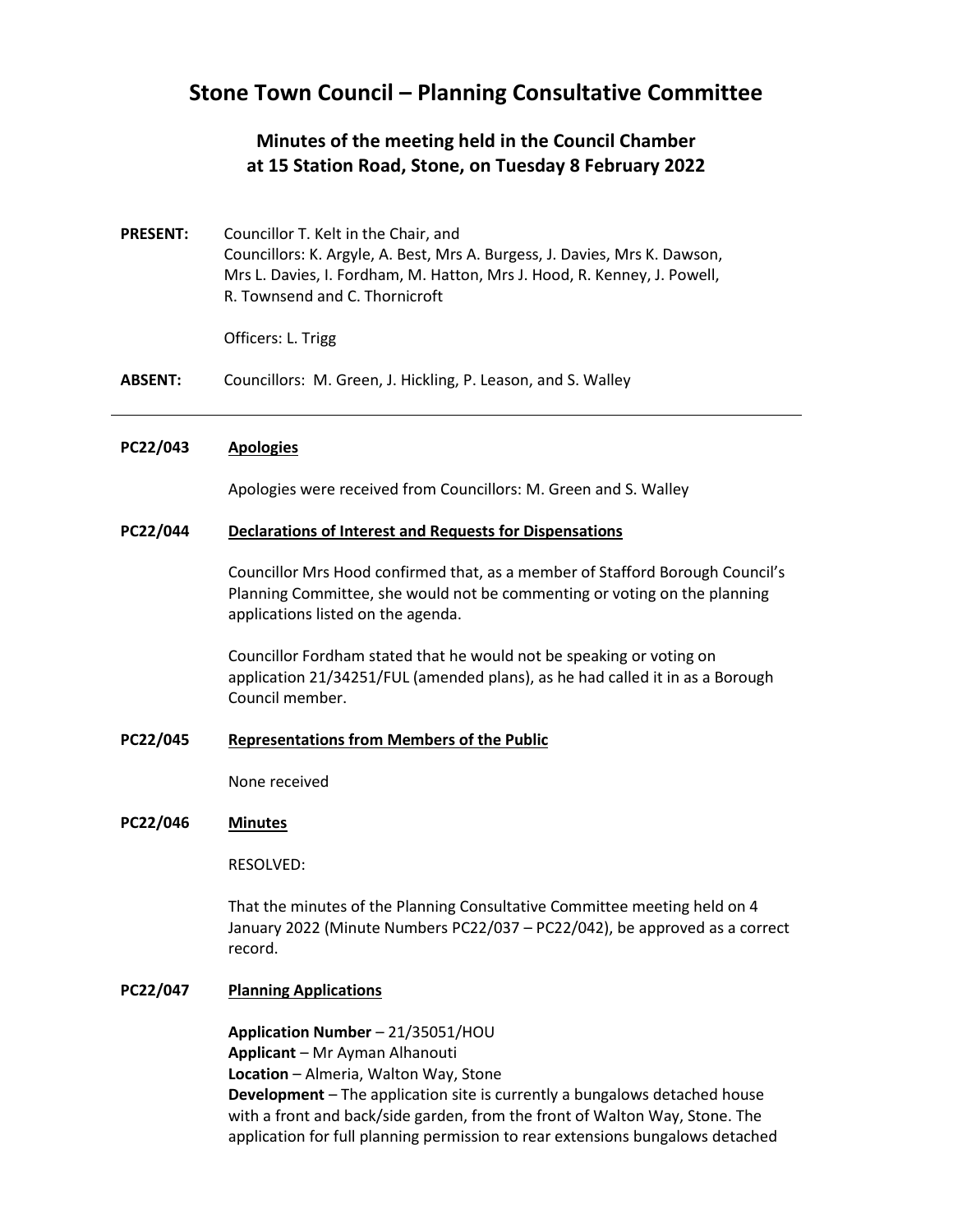house with 4m extensions and 4.2m height, which is a kitchen and family living room. In addition to internal modifications, including converting the existing kitchen into an en-suite bedroom.

**Observations:** No objections

**Application Number** – 21/35085/HOU **Applicant** – Mr Clifford **Location** – 126 Oulton Road, Stone **Development** – Single storey rear extension and two storey side extension over existing garage

**Observations:** No objections

**Application Number** – 21/34672/HOU **Applicant** – Mrs C. Hulme **Location** – 3 Greenway Avenue, Stone **Development** – Apex roof to attached garage that currently has a flat roof and continuing the roof around the front of the house for an overhang and a porch over front door.

**Observations:** No objections

**Application Number** – 21/35131/HOU **Applicant** – Mr & Mrs D. Bell **Location** – 38 St Chads Close, Stone **Development** – Alterations & extensions. Rear ground floor extension (more than 6m on semi-detached house) and second floor/roof extension.

**Observations:** No comments

**Application Number** – 21/34251/FUL (amended plans) **Applicant** – Dr A. Jilka **Location** – 15 Lichfield Street, Stone **Development** – Carry internal alterations to first and second floors forming existing domestic accommodation to dental practice. Provide additional car parking to rear, use existing rear access to existing car parking. Provide signage. **Amendments** – Addressing points raised by Conservation Officer and other consultees. New noise survey, clarification on condenser unit, changes to parking area – lighting, different surface and fewer spaces.

**Observations:** The Town Council advised Stafford Borough Council on 4 August 2021 that it had no objections to the development proposal subject to the Borough Conservation Officer's approval of the scheme.

The Town Council raises objections to the newly installed uPVC windows which are detrimental to the appearance of this historic asset and inappropriate in the conservation area. The Town Council hopes the Conservation Officer will also reject the uPVC installation and request replacement with windows of suitable design and construction in natural wood material.